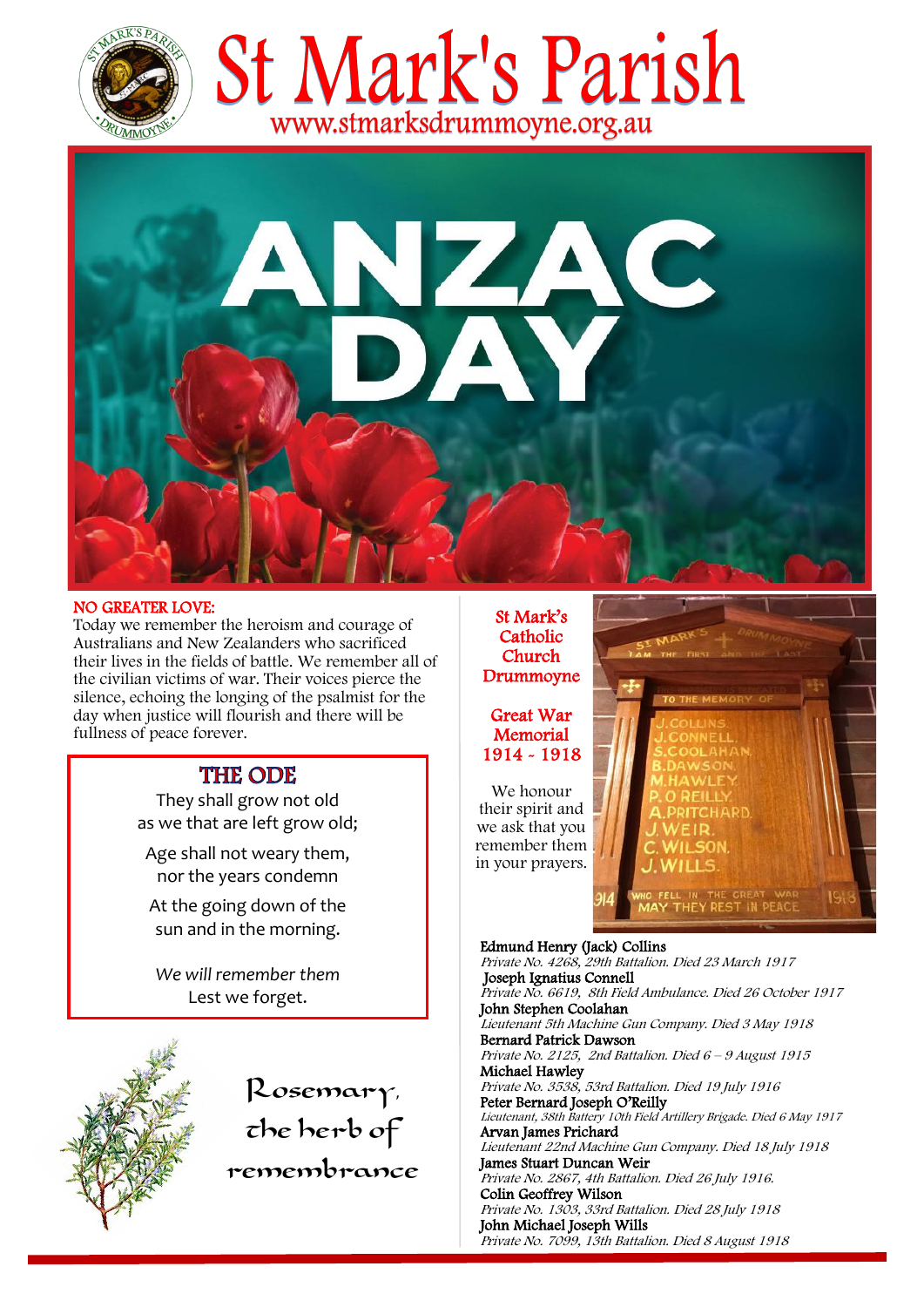### **Anzac Day**

### **Entrance Antiphon** Cf. Rev 14:13

**(All) Blessed are the dead who die in the Lord. Let them rest from their labours, for their good deeds go with them.** 

### **First Reading** Wis 3:1-9

A reading from the book of Wisdom.

He accepted them as a holocaust. The souls of the virtuous are in the hands of God, no torment shall ever touch them.

In the eyes of the unwise, they did appear to die, their going looked like a disaster, their leaving us, like annihilation; but they are in peace.

If they experienced punishment as men see it, their hope was rich with immortality; slight was their affliction, great will their blessings be.

God has put them to the test and proved them worthy to be with him; he has tested them like gold in a furnace, and accepted them as a holocaust.

When the time comes for his visitation they will shine out; as sparks run through the stubble, so will they. They shall judge nations, rule over peoples, and the Lord will be their king for ever. They who trust in him will understand the truth, those who are faithful will live with him in love; for grace and mercy await those he has chosen.

### **Responsorial Psalm** Ps 114:5-6; 115:10-11. 15-16, R. v.9 **(R.) I will walk in the presence of the Lord in the land of the living.**

**1.** How gracious is the Lord, and just; our God has compassion. The Lord protects the simple hearts; I was helpless so he saved me. **(R.)**

**2.** I trusted, even when I said: 'I am sorely afflicted,' and when I said in my alarm: 'No man can be trusted' **(R.)**

**3.** O precious in the eyes of the Lord is the death of his faithful. Your servant, Lord, your servant am I; you have loosened my bonds. **(R.)**

### **Gloria**

Glory to God in the highest, and on earth peace to people of good will. We praise you, we bless you, we adore you, we glorify you, we give you thanks for your great glory, Lord God, heavenly King, O God, almighty Father. Lord Jesus Christ, Only Begotten Son, Lord God, Lamb of God, Son of the Father, you take away the sins of the world, have mercy on us; you take away the sins of the world, receive our prayer; you are seated at the right hand of the Father, have mercy on us. For you alone are the Holy One, you alone are the Lord, you alone are the Most High, Jesus Christ, with the Holy Spirit,

in the glory of God the Father. Amen.



### **Gospel Acclamation**

Alleluia, alleluia! Happy are those who have died in the Lord; let them rest from their labours for their good deeds go with them. Alleluia!

**Gospel Jn 12:23-28** A reading from the holy Gospel according to John If a grain of wheat falls on the ground and dies, it yields a rich harvest.

Jesus said to his disciples: 'Now the hour has come for the Son of Man to be glorified. I tell you, most solemnly, unless a wheat grain falls on the ground and dies, it remains only a single grain; but if it dies, it yields a rich harvest.

Anyone who loves his life loses it; anyone who hates his life in this world will keep it for the eternal life. If a man serves me, he must follow me, wherever I am my servant will be there too. If anyone serves me, my Father will honour him. Now my soul is troubled. What shall I say: Father, save me from this hour? But it is for this very reason that I have come to this hour. Father, glorify your name!' A voice came from heaven, 'I have glorified it, and I will glorify it again.'

### **Apostles Creed**

I believe in God, the Father almighty, Creator of heaven and earth, and in Jesus Christ, his only Son, our Lord, who was conceived by the Holy Spirit, born of the Virgin Mary, suffered under Pontius Pilate, was crucified, died and was buried; he descended into hell; on the third day he rose again from the dead; he ascended into heaven, and is seated at the right hand of God the Father almighty; from there he will come to judge the living and the dead. I believe in the Holy Spirit,

the holy catholic Church, the communion of saints, the forgiveness of sins,

the resurrection of the body, and life everlasting. Amen.

### **Communion Antiphon** Cf. Jn 15:13

**(All)** Greater love has no one than to lay down his life for his friends, says the Lord.



## **Anzac Day LEST WE FORGET**

"At the going down of the sun and in the morning, We will remember them"

© The scriptural quotations are taken from the Jerusalem Bible, published and copyright 1966, 1967 and 1968 by Darton<br>Longman and Todd Ltd and Doubleday & Co Inc, and used by permission of the publishers. The English trans *Liturgy, Inc. All rights reserved. The prayers are from the English Translation of the Roman Missal © 2010 International Committee on English in the Liturgy Inc. (ICEL). All rights reserved.*

*! "Copyright" Editio typica tertia, 2002, apud Administrationem Patrimonii Sedis Apostolicæ in Civitate Vaticana. Venditio operis fit cura Librariæ Editricis VaticanæThe prayers are from the English Translation of the Roman Missal ©2010 International Committee on English in the Liturgy Inc. (ICEL). All rights reserved.*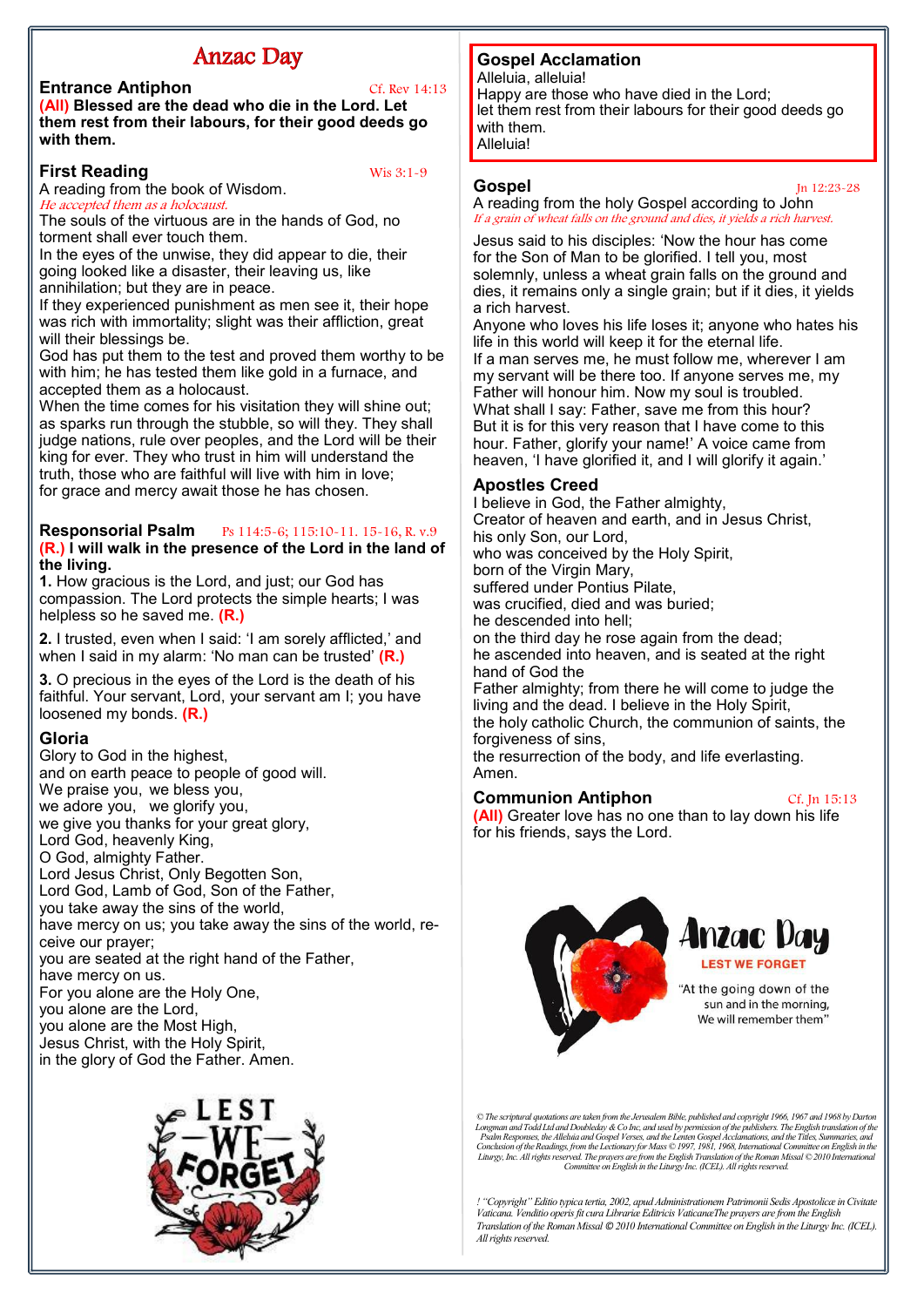### THE SACREDNESS OF ANZAC

ANZAC can be broadly described as sacred, even though it is a human event, as are all human events sacred. Why?

Because God walks in and is a present to us through every human event within our imperfect world. The birth of Christ, His taking flesh and living amongst us is enduring and transformational . Christ lives with us and is immersed within our human condition, both good and evil.

Secondly ANZAC is sacred because human life is sacred. Each human being is precious in God's sight. The life and fate of each soldier who died at Gallipoli mattes to God. The nobility, the courage, heroism, the selfless acts and mateship of each matters to God and indeed are graced by Him. The immense grief of loved ones for the dead matters, God grieves with them as does the communal mourning of a nation stripped of so many young lives, this matters to God . This Anzac Day citizens will march with both pride and honour. This will be seen on their faces, both young and old, gathered in unity of purpose. This matters and is sacred to God. The sacredness of each human life compelled God to send his Son so that through his Death all may have life. Each generation will find new meaning in the celebration of Anzac day. Many in our secular world focus entirely on human values which is very good in itself. The prism of faith will hopefully allow us a far deeper and richer understanding of the human condition in the person of Jesus as we ponder the significance of this Anzac event and deal resiliently with world events.

In Christ's Death and Resurrection we have a source of hope that not only support us in those catastrophic events but can aide us greatly in the challenges of every day human existence. Ritual is sacred, for we Catholics the sacraments are the ultimate sacred ritual, the salvific events in which we find Christ. The Holy Eucharist is our daily Bread, the seedbed for regular nourishment for life's journey, the source of life. © excerpt from catholic diocese of the Australian military services





THE LAST POST: In military tradition, the Last Post is the bugle call that signifies the end of the day's activities. It is also sounded at military funerals to indicate that the soldier has gone to his final rest and at commemorative services such as Anzac Day and Remembrance Day.

The Last Post is one of a number of bugle calls in military tradition that mark the phases of the day. While Reveille signals the start of a soldier's day, the Last Post signals its end.

The call is believed to have originally been part of a more elaborate routine, known in the British Army as "tattoo", that began in the 17th century. In the evening, a duty officer had to do the rounds of his unit's position, checking that the sentry posts were manned and rounding up the off-duty soldiers and packing them off to their beds or billets. The officer would be accompanied by one or more musicians. The "first post" was sounded

when he started his rounds and, as the party went from post to post, a drum was played. The drum beats told off-duty soldiers it was time to rest; if the soldiers were in a town, the beats told them it was time to leave the pubs. (The word "tattoo" comes from the Dutch for "turn off the taps" of beer kegs; Americans call this "taps" or "drum taps".) Another bugle call was sounded when the officer's party completed its rounds, reaching the "last post" – this signalled that the night sentries were alert at their posts and gave one last warning to the other soldiers.

The Last Post was eventually incorporated into funeral and memorial services as a final farewell, and symbolises the duty of the dead is over and they can rest in peace.